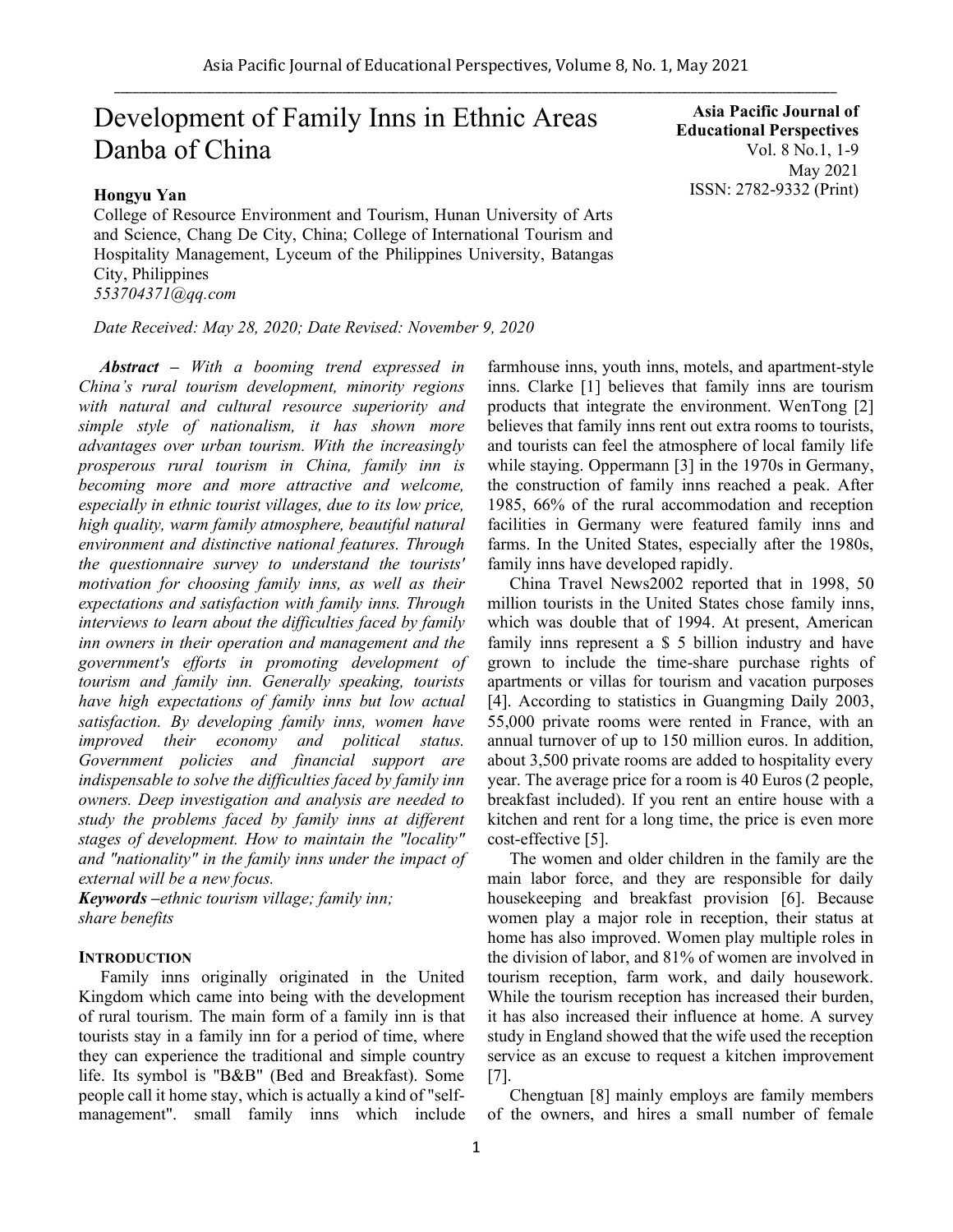workers as waitress. Deng Hong (2008) viewed rural women's participation in county economic development from a gender perspective. In 2006, the Jixi City Women's Federation led and guided the majority of rural women to participate in county economic development and launched the Qiaosao Farmhouse Travel Project. 110 Qiaosao Family Inns received 160,000 tourists in 2006, the total income of farm trips exceeded 10 million, the average annual income of the household increased by more than 20,000 yuan, and the highest net income of the household exceeded 100,000 yuan. Improved women's economic ability, social status, and family status [9].

Rural tourism also has an important feature. Only families with better economy will participate and provide accommodation, which will only increase the gap between the rich and the poor, and will not help the poor families much [6]. Farver (1984) analyzed the tourism industry in Gambia and believed that tourism income was not evenly distributed to each resident. The economically and politically superior groups obtained most of the benefits more easily than the disadvantaged groups. Rarely, it exacerbates the imbalanced social structure of strength and weakness. From the reality of Ping'an Village, there is also a threat of this potential trend in the tourism service industry. At present, there are only dozens of households in Ping'an Village who have entered the tourism service industry. Considering the difference in the benefits of different service projects, only about 20 households have really gained higher benefits. Therefore, the operation of family inns is still at a low level [2].

It is believed that the benefits of rural tourism are not as efficient as traditional agriculture [6]. Per Ake Nilsson's research shows that in Wales, they feel that tourism income is not as monthly as that of agriculture, and it is not so secure. The establishment of a family inn has only been profitable since the third year. Now the income from tourism can account for 50% of the total income, but due to taxation reasons, they have to control the investment [2]. Albaladejo Pina mentioned that in addition to providing accommodation and food, the family hotel also provides various rural activities such as boating, mountain climbing, hiking, fishing, horse riding, shopping, cycling, and farm work[10].

This research is designed to learn about the experience of staying in a family inn from the perspective of tourists; understand the difficulties and experience in operating family inns from the perspective of family inn owners; and what should they do to promote the development of local tourism and family inns from the perspective of the government.

# **OBJECTIVES OF THE STUDY**

This article is mainly to investigate and understand the development of family inns in Danba area in the past ten years, from the perspective of tourists to understand their expectations and satisfaction of family inn facilities and equipment; through in-depth interviews with family inn owners to understand the development status and difficulties they faces; through interviews with local tourism departments to understand the government's efforts in promoting local tourism development and the development of family inns, and what dilemmas they have been resolved.

# **MATERIALS AND METHODS Research Design**

This study uses quantitative research design, Mainly understand tourists' requirements for facilities and equipment, national characteristics, environmental atmosphere, etc. Using the Richter scale method for data analysis, each statement has five answers: "strongly agree", "agree", "not necessarily", "disagree", and "strongly disagree", which are recorded as 5, 4, 3, 2, 1, calculate the average value to judge consumer preferences; understand the expectations and satisfaction of tourists before and after their stay; and the overall satisfaction of tourists with family inns.

Quantitative research is all about quantifying relationships between variables. Variables are things like weight, performance, time, and treatment. You measure variables on a sample of subjects, which can be tissues, cells, animals, or humans. This expresses the relationship between variable using effect statistics, such as correlations, relative frequencies, or differences between means (Hopkins, 2009).

In order to better understand the attitudes of local tourism department managers and family inn operators, the qualitative analysis method phenomenological is used. Phenomenological study is an appropriate qualitative method. In a phenomenological study, you use a combination of methods, such as conducting interviews, reading documents, watching videos, or visiting places and events, to understand the meaning participants place on whatever's being examined. You rely on the participants' own perspectives to provide insight into their motivations.

# **Participants**

The respondents of the study were some family inn operators in Jiaju Zangzhai and Suopo Township in Danba County to understand the development of Danba family inns and local tourism authority managers. These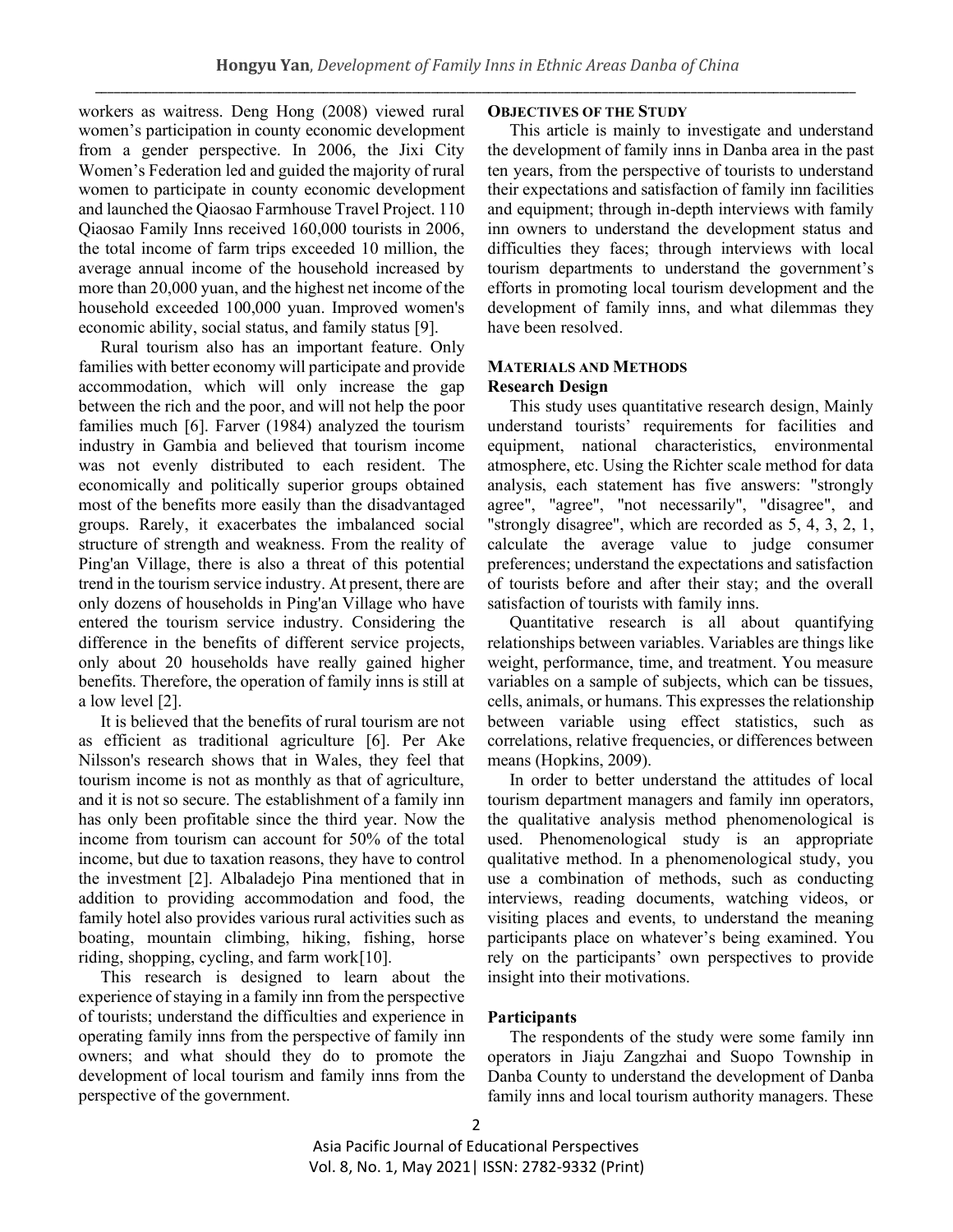people mainly conduct surveys through interviews. Another part of respondents are tourists who are stayed at Jiaju Zangzhai Family inns during the investigation. (there were no tourists living in family inns in Suopo Township during the survey period). There are total of 50 questionnaires were distributed and 46 valid questionnaires were considered in the analysis. This is almost all the tourists stayed in local family inns during the survey.

## **Instrument**

The first part was a questionnaire which was used to get the quantitative result of basic information of tourists; motivations that tourists choose family inns; expectation and satisfaction about staying in family inns.

The second part was the interview outline that mainly interviewed family inn owners and local tourism department managers. For example, their difficulties in operating a family inn, their attitude towards the development of local tourism, etc.

## **Data Gathering**

The following steps were undertaken in gathering the data. In 2010 and 2019, The researcher visited Danba County twice to do research and find out that 114 family inns are currently participating in reception in Danba County. This research uses a fixed-point/user survey and distributes questionnaires to family inns in Danba County. After consulting the operator's consent, the questionnaires are distributed to the tourists who staying in.

#### **Ethical Consideration**

Research do not harm the participants who involved in including physical harm, psychological distress and damage to participants' financial status. Participants understand that they are taking part in research and know what is required of them. Participants are volunteers and take part without being coerced or deceived. Research data are protected at all stages of the process from collection to publication. Research participants have the right to withdraw from the process at any point and are made aware of this from the start. If a participant chooses to withdraw they are not pressured in any way to prevent them from ceasing to participate.

## **Data Analysis**

The number of tourists has gradually increased since 2000. According to the data provided by the Danba County Tourism Bureau, although 2005 affected by the landslide at the back of the county, "the number of tourists coming to Danba still reached 216,025, including 3,496 inbound tourists. In 2006, the number of Danba's tourists reached 274,538, an increase of 28% year-onyear, of which 4,324 were inbound tourists, an increase of 76% year-on-year. The comprehensive tourism income was RMB 21,139,426, including ticket income of RMB 1,040,440. In 2007, a comprehensive tourism receipt of 23,123.1 million yuan was achieved, of which 1,353,860 yuan was for ticket income." More than 100 rural households in major scenic spots in the county participated in the reception of tourist houses. Service industries such as passenger transportation, retail, and performing arts have also developed rapidly, and the tourism industry has gradually emerged as the mainstay of Danba county economic development.



Figure 1. Tourists Number in Danba (2000-2007) Data Sources:Danba County Tourism Bureau

Since 2014 Danba's tourism industry has developed rapidly. According to the official statistics of Danba Tourism Bureau, "in 2018, the county received a total of 1,150,100 visitors, an increase of 100% over 2014, and the average annual growth rate exceeded 20%. In a longitudinal comparison, the tourism reception population and total tourism income of Danba County in 2018 were 2.05 times that of 2014; the comprehensive tourism income was 1.15 billion yuan, which was 2.07 times that of 2014." In-depth analysis, there is still a lot of information that can be dug in: horizontal comparison, the growth rate of tourism comprehensive income in Danba County exceeds the growth rate of the number of tourists, indicating that the quality and efficiency are obviously improving, and the tourism industry in the county has shown good quality situation. "In 2018, the number of overnight tourists in the county was 787,000, accounting for 68% of the total number of tourists. "

# **Tourists'expectations and satisfaction with family inns**

The ratio of male to female tourists choosing family inns is basically balanced, with slightly more females;

3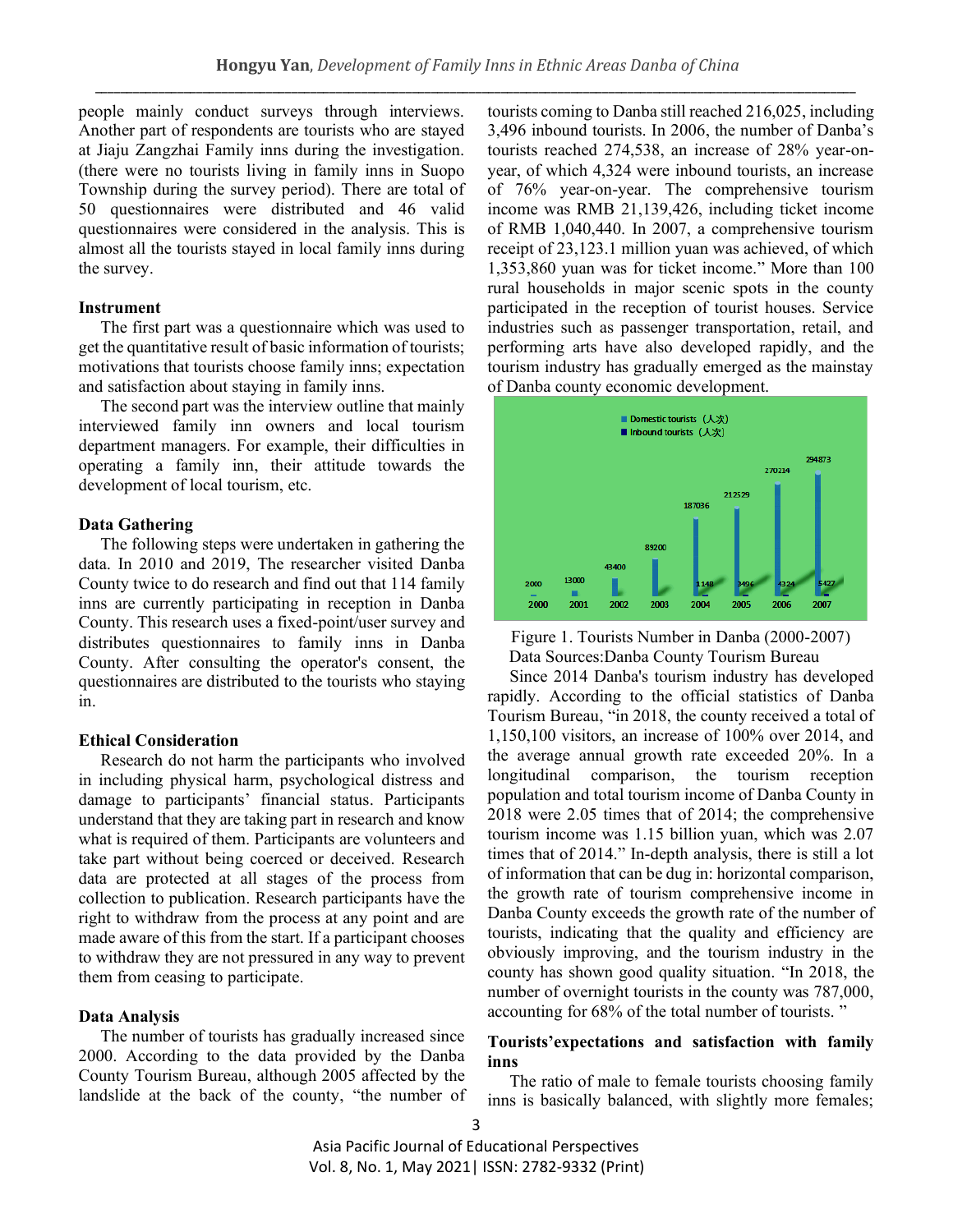the age distribution is mainly 18-30 years old and 44-45 years old; occupations are mainly students, professional technicians, teachers, etc.; education levels are mainly undergraduate and most of the above. The vast majority of tourists will book in advance. Basically, they will have more than 2 people. Their stay time is mainly 1 night, and a few are 2 nights. During the investigation, it was found that the stay time was relatively short.

Table 1. Motivation for choosing a family inn

| <b>Motivation</b>                                             | Average score |
|---------------------------------------------------------------|---------------|
| Beautiful natural scenery                                     | 4.43          |
| Close to major tourist attractions                            | 4.35          |
| Relatively quiet and natural environment                      | 4.6           |
| Experience the lives of locals and folk<br>activities         | 4.57          |
| The environment of the family inn is<br>relaxing and pleasant | 4.57          |
| The service is more cordial and friendly                      | 4.52          |
| Family inn offers local specialties                           | 4.00          |
| Provide interpretive services for local<br>tourism resources  | 3.48          |
| Family inns are cheaper                                       | 3.26          |
| Have stayed there in the past and have<br>good impression     | 4.09          |
| Introduction from relatives, friends or<br>media              | 3.87          |

*Legend:(5=Strongly agree, 4=Agree, 3=General, 2=Disagree, 1=Strongly disagree) Calculate the average value to judge the main resources of the family inn business that consumers prefer.*

From the data in Table 1, it can be seen that the motivation factor of the questionnaire design can show their preference for choosing family inns in ethnic tourism villages. The most attractive thing is the relatively quiet and natural environment; secondly, in order to experience the life and folk activities of the locals, the environment of the family inn is relaxing and pleasant; thirdly, the service of the family inn is more cordial and friendly,there are many contacts and exchanges between the host and the customer[13]. These aspects are the key factors for tourists to choose a family inn, and they also need to be highlighted and strengthened in the construction of a family inn.

From the survey of tourist expectations and satisfaction in Table 2, it can be shown that tourists have higher expectations of family inns, and there is still a certain gap between their actual feelings. In terms of environment and atmosphere, tourists have the highest expectations for the creation of the overall environment with creativity and ethnic characteristics, and the biggest gap between expectations and satisfaction after check-in

is the surrounding environment sanitation and home-like comfort.

|  |  | Table 2. Family inn guests' expectation and satisfaction |  |
|--|--|----------------------------------------------------------|--|
|  |  |                                                          |  |

|                  | $a$ and $a$ . Falling this guests expectation and satisfaction | Average of   |              |
|------------------|----------------------------------------------------------------|--------------|--------------|
| <b>Main type</b> | <b>Evaluation factor</b>                                       | expectation  | satisfaction |
|                  | Beautiful natural                                              |              |              |
|                  | landscapes and                                                 | 4.52         | 4.26         |
|                  | excellent views                                                |              |              |
|                  | Architecture is                                                |              |              |
|                  | beautiful and                                                  | 4.52         | 4.05         |
|                  | attractive                                                     |              |              |
| Environment      | Atmosphere full of                                             |              |              |
| and              | creative and                                                   | 4.58         | 4.47         |
| atmosphere       | national                                                       |              |              |
|                  | characteristics                                                |              |              |
|                  | Surrounding                                                    |              |              |
|                  | environment is                                                 | 4.47         | 3.47         |
|                  | clean& hygienic                                                |              |              |
|                  | Make people feel<br>like at home                               | 4.32         | 3.53         |
|                  | Bedclothesare                                                  |              |              |
|                  | clean, soft and have                                           |              |              |
|                  | ethnic                                                         | 4.47         | 3.53         |
|                  | characteristics                                                |              |              |
| Room             | Rooms have good                                                |              |              |
| Facilities       | lighting                                                       | 3.43         | 3.37         |
|                  | Provide internet,                                              |              |              |
|                  | self-service laundry,                                          | 3.26         | 2.68         |
|                  | etc                                                            |              |              |
|                  | Provide local                                                  |              |              |
|                  | catering                                                       | 4.21         | 3.47         |
| Food             | Rich dishes, meet                                              | 4.32         | 3.58         |
| Taste $\&$       | popular tastes                                                 |              |              |
| Surrounding      | Dining environment                                             |              |              |
|                  | is clean and                                                   | 4.74         | 3.79         |
|                  | hygienic                                                       |              |              |
|                  | Restroom is                                                    |              |              |
|                  | traditional form,                                              | 3.53         | 3.10         |
|                  | tourists can accept                                            |              |              |
|                  | Water flushing,                                                |              |              |
| Restroom         | clean &hygienic to                                             | 3.79         | 3.37         |
|                  | meet the                                                       |              |              |
|                  | requirements<br>Public                                         |              |              |
|                  | bathroomsufficient                                             | 3.68         | 3.37         |
|                  | hot water                                                      |              |              |
|                  | Room must have a                                               |              |              |
|                  | separate bathroom                                              | 3.63         | 2.84         |
| Service          | Enthusiastic service                                           |              |              |
|                  | staff                                                          | 4.37         | 4.26         |
|                  | Understand                                                     |              |              |
|                  | customer needs                                                 | 4.21<br>3.42 |              |
|                  | Host focus on                                                  |              |              |
|                  | communicating                                                  | 4.32         | 3.89         |
|                  | with guests                                                    |              |              |

Asia Pacific Journal of Educational Perspectives Vol. 8, No. 1, May 2021| ISSN: 2782-9332 (Print)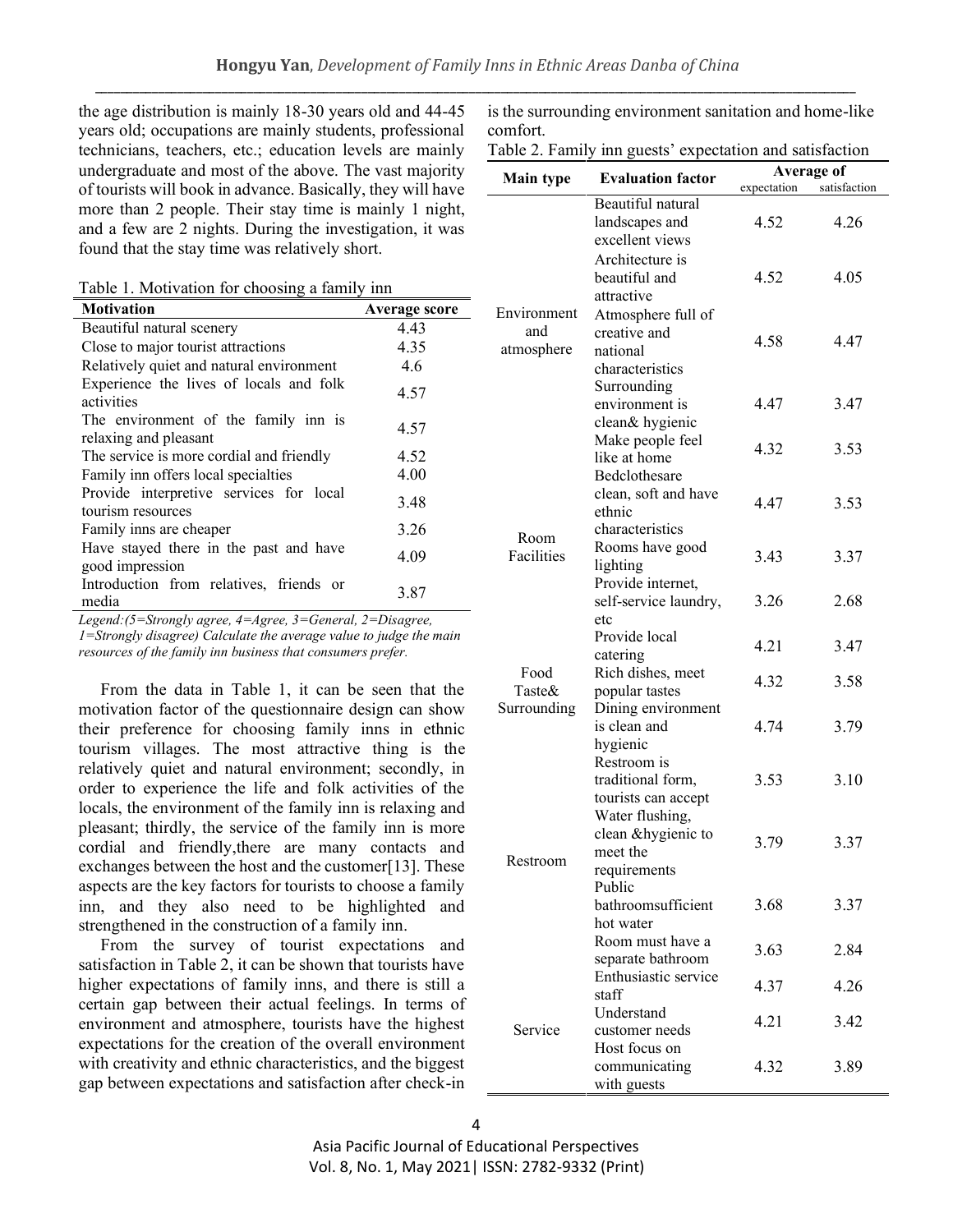About room facilities, tourists have higher expectations for room facilities that make people feel simple, comfortable, and distinctive. The bed clothes should be clean, soft and ethnically characteristic. That means the room facilities only meet the basic requirements clean and comfortable, and does not need to provide Internet, self-service laundry, etc; in terms of dining environment and taste, tourists value a clean and hygienic dining environment; from the perspective of tourists'requirements for restrooms, the local traditional forms are still not acceptable. Tourists require clean, hygienic, public baths and sufficient hot water. Finally, in terms of service, tourists are more satisfied with the service, but they feel that the waiters do not really understand the needs of customers.

From the above analysis, we can see that tourists are more satisfied with the service and most dissatisfied with the sanitary conditions. In addition, in order to better understand the needs of tourists, visitors are also asked to rank the importance of the followings: a. Rooms are comfortable; b. Food Taste &Surrounding should be hygienic and tasteful; c. Bathrooms should be clean and convenient;d. Enthusiasm and communication between the host and tourists. Finally, 65.22% of tourists think that the enthusiasm and communication between the host and tourists are the first, 21.74% of the tourists think the cleanness and convenience of bathrooms are the first, and 8.69% of the tourists think that the hygiene and taste of catering are the first , only 4.35% of tourists put the comfort of the room first. For the open questions, tourists think that the most dissatisfied and need to be improved is sanitation of bathrooms and surrounding environment; the second is the catering and services should be full of ethnic characteristics; the third is tourists need more public activity space, such as book bars, etc.

## **Family Inns Operators**

The results of the field survey show that Jiaju has established its first family inn since 2000, 5 family inns in 2003, and 13 family inns were officially established in 2004. In addition, there are 56 non-listed family inns also participating in the tourism reception, as many as 80 family inns in the peak tourist season. Among the 19 households listed, there are 17 family inns in the centre of the village and 3 family inns on the fringe.After analyzing the distribution of family hotels in England and Wales, Professor Nigel Walford proposed the "neighborhood effect" theory. Farmers in the buffer zone within 5 kilometers of the edge of the scenic area are more willing to run family hotels, and they have easier access to markets [16]. In 2007, Jiaju received a record number of more than 40,000 visitors, and the ticket income alone was 1.2 million yuan, 12 times more than in 2003.

Baosheng, who was the first to engage in tourism reception in the village, said that at first it was not expected that it would be so good. However, some of the remaining family inns are not ideal, which only have received less than 100 people in the past 10 years. The operating conditions of many family inns are different, and 4 are particularly prominent.

Table 1. The four most representative guesthouses in Jiaju

| <b>Family Inns</b><br>Owner | Gender | <b>Features</b>                                                          |
|-----------------------------|--------|--------------------------------------------------------------------------|
| Baosheng                    | Male   | The first family engaged in<br>tourism.                                  |
| Zeng Guohua                 | Male   | Good understanding of<br>Danba's history, culture and<br>Tibetan culture |
| <b>Three sisters</b>        | Female | The largest and most<br>famous family inn in Jiaju.                      |
| Zawacuo                     | Male   | Government official, best<br>accommodation in all family<br>inns.        |

Rural tourism also has an important feature. Only families with better economy will participate and provide accommodation, and the economically and politically superior groups obtained most of the benefits. Like these four prominent family inns, Baosheng was originally the deputy director of the Danba County Radio and Television Bureau. He was the first to establish the family inn reception. Because no one ever was engaged in tourist reception, they were not so willing to do it. At that time Baosheng just retired from the government department and took the lead to try. His Family Inn has 40 beds and 4 standard rooms. He was embarrassed to let tourist pay for food and accommodation because he had never done business. At the same time, he felt a bit uncomfortable to do the service work. The annual income of tourism reception increased from more than 20,000 yuan in 2001 to 100,000 yuan in 2007[14]. Later, Jiaju established a Residential Reception Association, and Baosheng was elected as the vice president. Because of his demonstration effect, several family inns were established. He also became a well-known figure, often attending meetings, and has also been interviewed by CCTV. He has good at communicating and has a good understanding of the local culture. With the strong

Asia Pacific Journal of Educational Perspectives Vol. 8, No. 1, May 2021| ISSN: 2782-9332 (Print)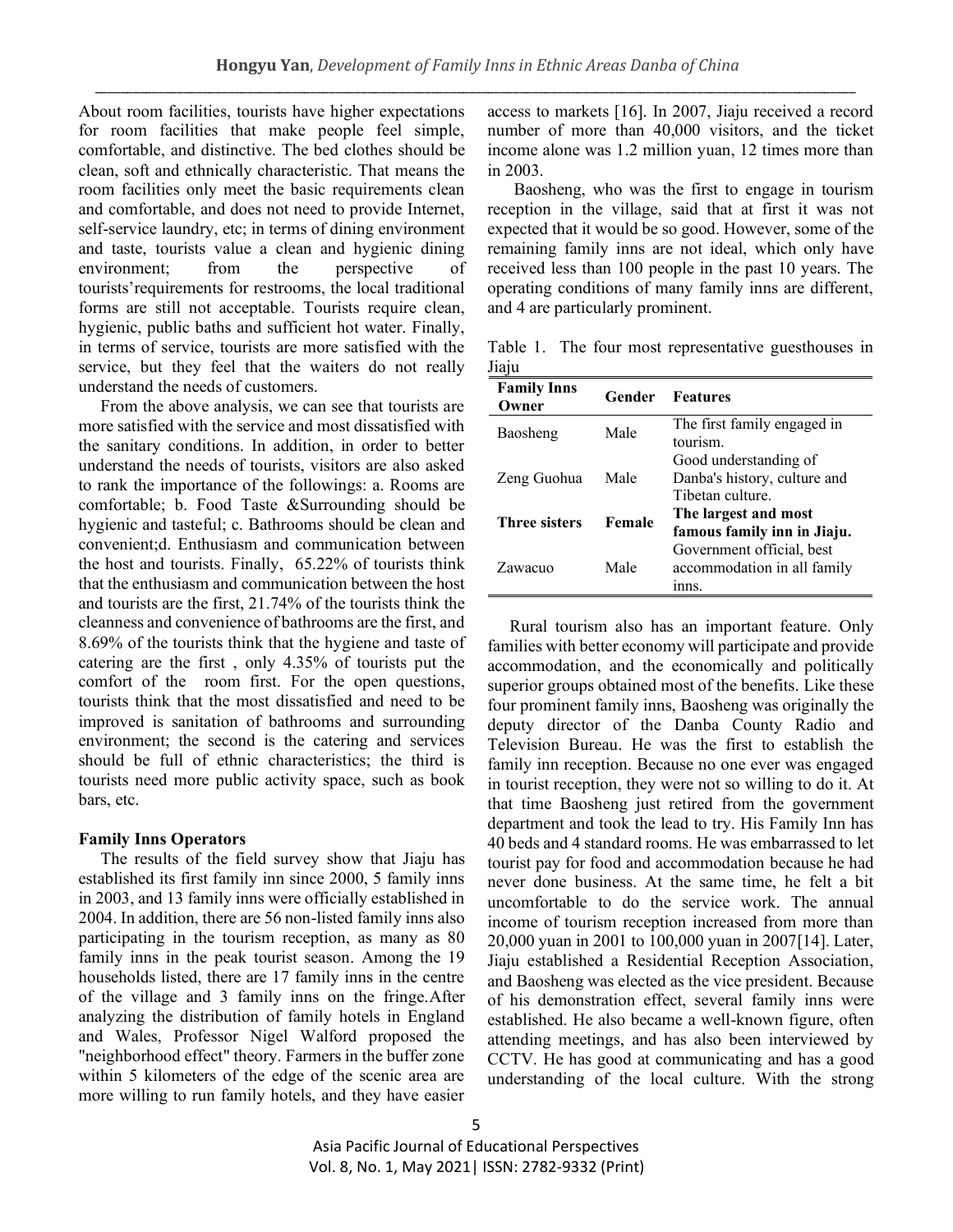support of the government, he has developed rapidly, and has accumulated rich experience and many loyal tourists.

Zeng Guohua was originally the director of the Danba County Office.He came here after retirement and because he wanted to involve himself in tourism. Mr. Zeng was a Tibetan folk musician. His works included: "Distance from afar" printed on the ticket of Jiaju, "Magic Mordo" and other Tibetan popular songs. The scattered and scattered music, stories, and dances were collected to show the folk culture of the Jiarong Tibetans to the world. Most of tourists who engage in music, painting, and photography like to stay here, and will introduce many of their friends to come. He knows quite a lot about the history and Tibetan culture of Danba. He often chats with guests and do as a guide but for free.

Three Sisters Family Inn is the largest family inn reception in Jiaju . One of the key figures is the elder sister Osmanthus. In September 1997, Osmanthus was admitted to Sichuan Institute of Architecture and walked out of Danba. At the School of Architecture, Osmanthus learned Internet. During the school time, she set up a webpage to market the beauty of the Tibetan village of Danba Jiaju in her hometown and let more people to know Danba. On August 23, 2000, the first group of guests, thirty-one people from Guangzhou Youduo Travel Agency came to Jiaju and stayed in her old house. She brought the first group of tourists to Jiaju. The second key figures is her little sister"Pomegranate Flower" Little Ram. In 2001, the Jiaju Beauty First Descended Ram (also known as the sweet sister of Osmanthus fragrans) was selected as the "pomegranate flower" in the first Jiarong style plot in Danba County (first place golden flower, second place silver flower, third place named pomegranate flower). Many magazines have published pictures of "Fairy" who first descended on Ram, and because of thisshe attracted many tourists to come and see the "Fairy".In September 2006, the new house was built to provide accommodation for about one hundred people; in 2007, the "Three Sisters Family Inn" received more than 100,000 tourists, with an annual income of more than 300,000 Yuan. In eight years, the "Three Sisters Family Inn" had become the largest reception in Jiaju. In order to expand their business, Osmanthus also went to Kunming, Lijiang, Shenzhen and other provinces to do marketing every year.

Zawacuo Family Inn started in 2004, and the accommodation was the best, because he was a government official, their tourists were mainly a government-based study group, and the customer source was very stable.

Jiaju was successfully established as a national 4A scenic spot in 2014. And tourism income has shown rapid growth. Nowadays, Three Sisters Family Inn's founder Osmanthus is the leader of Jiaju and has become more and more famous. The scale of her inn is getting bigger and bigger, and the business is getting better and better. As the only family inn managed by women among the four family inns, it also highlights the important role of women in the development of family inns. Women play a major role in reception, their status at home and in the village have also improved.

As before, the main way to participate in tourism is to do reception, or as a guide. In addition, some young people who can sing or dance hold evening parties. There are still many people who have not benefited from tourism. Wang Junmin, a professor at Huizhou University, believes that tourists who now enter Jiaju do not bring collective tourism income to local villagers. He sighed: "It is only part of the tourist residential reception model households who received the money, and then more than 20 guiders. The remaining villagers did not see the changes in the village's infrastructure and did not feel their own lives improved.

But now we can see that more young people are involved in. In 2018, Deji quit his job and went back to his hometown to prepare his own family inn. After returning to his hometown, Deji used his own land and embarked to design his own family inn. "In terms of the appearance of the house, the Jiarong Tibetan culture should be preserved and reflected as much as possible." Deji said. In addition, tourists can also experience Jiarong Tibetan weddings, original ecological houses and Tibetan meals. Deji thinks that the so-called travel is more an experience, which focus on communicating of different customs. It is not just sleep on the bed, take photosthen leave. "I hope this family inn will allow Jiarong Tibetan culture to be passed down from generation to generation, and also allow tourists to experience the original Jiarong Tibetan culture." Deji said, the family inn is Deji Kangwa, which is a legend of the "Eastern Nation", the name of the Queen's Hall.[18]

In this way more people can share interests of tourism. In 2014, Banma Chu's family was included in the poverty-stricken households for the construction of a card. In order to help her family to get rid of poverty the government provided her children with 500 yuan of educational assistance each year. At the same time, the government supported Banma to improve the function of housing facilities, expand the housing for tourism reception, and supported 15,000 yuan for free to do this. During the National Day Golden Week in 2018, the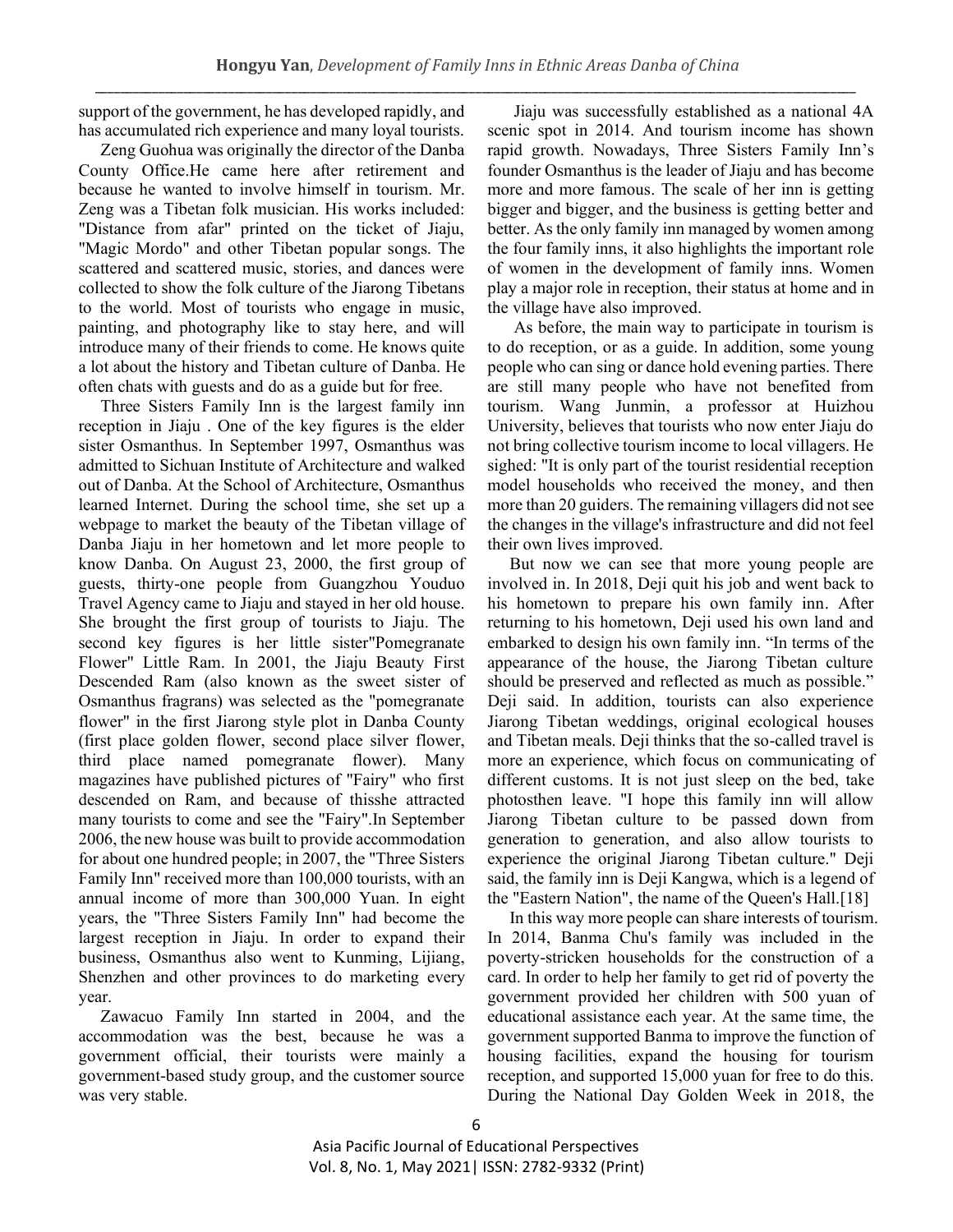family inn of Banma was booked by foreign tourists for 7 consecutive days, and the gross income was more than 12,000 yuan. Banma Chu said: "because of his family inn, this year's income can reach more than 30,000 yuan, which is three times of the previous income."[12] It is not only that Ban Machu's family has achieved "stability out of poverty", Jiaju's other 7 poverty family have participated in the tourism industry, or growing vegetables and selling them to tourists and other family inns, or providing accommodation and meals for tourists, or working in other family inns in the village. After about ten years development, tourism industry and family inns in Danba area have greatly improved. But there are also many problems. When more tourists come, they promote the local economy, but also bring more garbage and vehicles. Ecological and environmental issues cannot be ignored. We need to build parking lots, new houses, etc., these will bring some environmental problems. Another problem is that the number of tourists has increased, but the stay time is not long. Most of the tourists arrive here in the afternoon, stay for one night and then leave here the next day. A small number of purposeful tourists, such as photography enthusiasts, sketchers or researchers may stay here over two nights. Tourists like the natural environment and ethnic culture here, but they still can't accept the sanitary conditions of the bathroom, kitchen and surrounding environment. Animals are not wellmanaged, there are excreta on the road, and the smell is permeated in the air. Although the locals have become accustomed to this kind of living environment, tourists still cannot accept it. Although, the government has provided a small loan, but it is difficult to obtain without any guarantee. So, it is difficult for family inn operators to improve the living environment. These difficulties cannot be achieved by family inn owners themselves. They need policies and financial support from government.

# **Local Tourism Authority**

In order to promote the development of rural tourism, governments at all levels have given strong support from policy to funding, from transportation to marketing. In 2006, the theme of national tourism propaganda was set as "Village Tourism Year" with the slogan of "new countryside, new tourism and new experience". In 2007,The National Tourism Administration has designated the national tourism propaganda theme as "China's Harmonious Urban-Rural Tourism".Rural tourism has ushered in a good opportunity for development, and major travel agencies have also provide new rural tourism products. According to the monitoring data of Tuniu Travel.com shows that Sichuan Danba ranked 10th among the top 10 rural tourism destinations in 2018. Many tourists are attracted by its long history and culture, rich ethnic atmosphere, beautiful natural scenery.[19]

In recent years, the local government has continued to exert efforts in striking the Danba tourism brand. They had gone to Beijing, Hong Kong, Chengdu and Chongqing. At the same time, they also used professional institutions and media to promote marketing. The liveaction musical "Beauty Valley" was staged. The musical is extracted from the myths and legends, literature, etiquette, singing and dancing and life customs of the Jiarong Tibetan. The re-interpretation and creation of excellent national culture through modern art is a major highlight of the development of the cultural tourism industry in Danba County. In the process of promoting the development of tourism special attention was paid to the protection and inheritance of local traditional ethnic culture.

The construction of tourism infrastructure can only be solved by the government. Only by solving the accessibility of tourism can promote tourism to be better developed. In recent years, the local government has made great efforts to improve transportation, accommodation, and other infrastructure. They had completed the widening and reconstruction of roads in Jiaju and other scenic spots. Vigorously implement the "three constructions (building residential buildings, gardens, and industries), five reforms (renovating toilets, changing circles, changing kitchens, changing rooms, changing lines), six connections (water, electricity, access, telephone, radio, television, network), four modernization (greening, beautification, purification, lighting) project. After the completion of 22.8 kilometers "Dajiaju Loop Road" electrical sightseeing cars were also introduced into the scenic area. In 2018, Niexia Township also trained more than 5,000 people in 12 villages covering etiquette, service, health, reception, catering, e-commerce and other aspects.[15]

Establish and implement the government-led tourism industry development strategy, actively play the role of the government in promoting the tourism economy, enhance the advantages of tourism resources, and establish a tourism overall urban and rural development strategy. On this basis, the local authorities have successively completed the Danba County Tourism Development Plan (2014-2025) and the Rural Revitalization Tourism Planning Section and other related plans [20].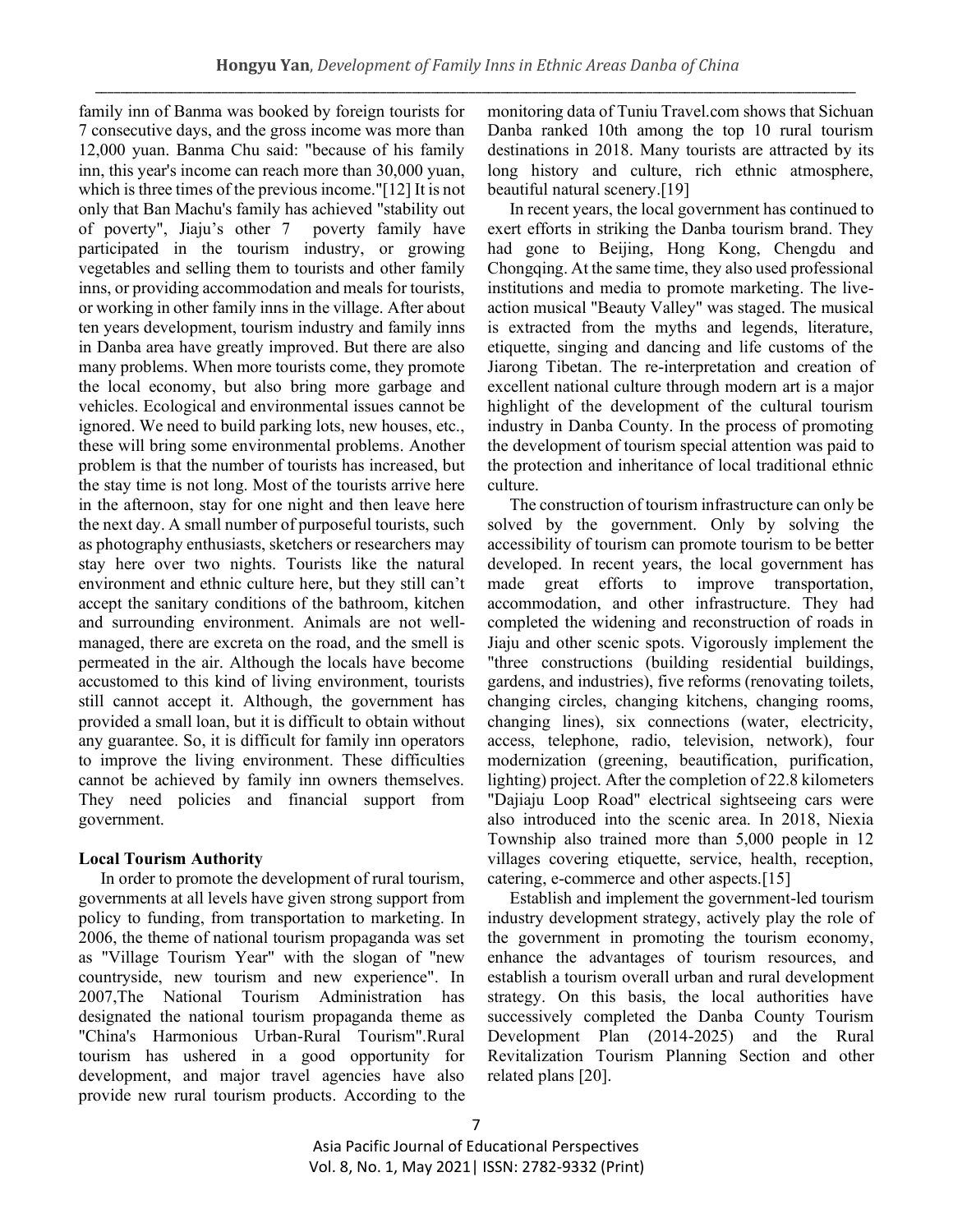## **CONCLUSION**

Family inns are important service facilities for rural tourism. With the diversification of tourism needs, the accommodation experience has become an important part of the tourism experience.

The establishment of family inns in ethnic areas can not only meet the needs of tourists to eat and live, but also allow tourists to understand and experience the local folk customs. From the perspective of tourists, what attracts them most is the beautiful natural environment and the rich and diverse ethnic culture here. Tourists hope to have more communication opportunities with family inn operators, waiters, and other tourists in order to have a deeper understanding of their culture and life. However, there are still some differences in lifestyle between tourists and local residents. Tourists cannot accept the sanitary condition, restroom and other facilities that villagers have become accustomed to. In these areas, there is a big gap between the expectations of tourists and the actual experience. Tourists hope to retain the local characteristics in terms of food and accommodation, but also make them acceptable and ensure cleanness and comfort. But they do not need too many modern things.

At the same time, the cost of starting a family inn is low, without affecting the local people's field labor, but also increasing income. But family inn owners lack of knowledge about service, operation, and management. They do not know the needs of tourists, and they lack scientific understanding of the reception of local tourists and the sustainable development of tourism. However, in the ten years of development, family inn owners have benefited from tourism development. From only a few people to more participate in operating family inns, from a few people to more and more villagers enjoy benefits of tourism development. The status of female villagers has improved, not only their economic status in the family, but also their political status in the village.

At the national level, it has provided policy support to promote the development of rural economy and the development of tourism in rural areas. The local government also sees that their rich tourism resources can attract tourists to promote the development of the local economy, and provide people with a high standard of living. The government has invested funds to improve infrastructure, shape brand promotion, establish a benefit-sharing mechanism, trained tourism practitioners. And these must rely on government policies and funds to be improved.

## **RECOMMENDATION**

A relatively sufficient source of customers and a good internal and external operating environment are conducive to the development of family inns[17].The researcher suggests the following action plan to better improve the development of family inn:

Develop tourism industry also need the support of other supporting industries. Based on this, the local government can develop the model of "Tourism + Other Industries" to increase the added value of farmers. On the one hand, establish a "Company + Government + Professional Cooperatives + Farmers" benefit sharing mechanism can promote the integration of agricultural and travel.

Highlights local characteristics. They must provide a building appearance map that meets regional and ethnic characteristics when they apply for building a new family inns, or renovation or expansion their family inns. Take Haner Manor as an example, it is designed and decorated by wood and earth. It has rich Jiarong cultural characteristics. Guests can enjoy the experience of traditional folk crafts such as Danba traditional clay pottery, traditional woodblock prints and Jiarong handicraft embroidery. It is selected into the first batch of "Rural Heritage Hotel" demonstration projects.

Control the reception scale of family inns. In order to ensure that tourists have a good experience, the reception capacity should be controlled. I believe that the maximum reception capacity of a family inn is controlled between 40-45 people; the minimum reception capacity is not less than 10 people, for families with a reception capacity of less than 10 people, it is best to guide them to participate in the tourism through other ways, or only to supplement during the peak tourist season. In this way operators can communicate with the guest more, tell them local customs, legends, etc. Let them really feel like home.

As far as the research of this article is concerned, the following issues need further study:

1. For ethnic areas with different levels of tourism development, the development of family inns faces different problems. More in-depth investigation and analysis are needed to study the problems faced by family inns at different stages of development.

 2. Due to the backward economy in ethnic areas, generally local people are not highly educated. The development of rural tourism and family inns require support of capital, technology and management experience of exterior companies. How to maintain the "locality" and "nationality" in the family inns under the